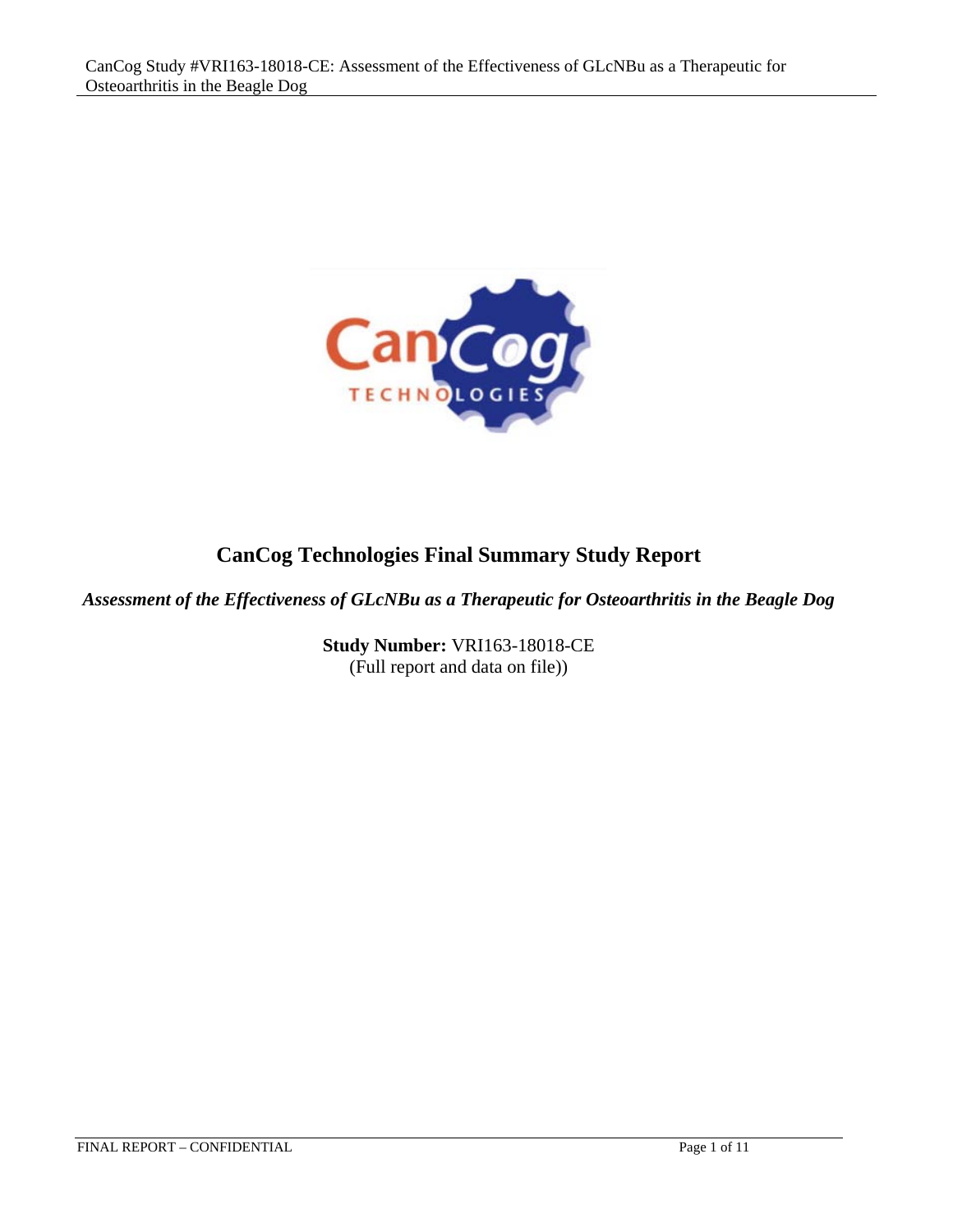## **A. SUMMARY**

The objective of this study was to assess the effectiveness of a test compound, N-butyryl glucosamine (GlcNBu), as a therapeutic for Beagle dogs with demonstrated osteoarthritis (OA) in comparison to both carprofen and a leading glucosamine chondroitin sulphate.

Twenty-four Beagle dogs in good general health as determined by baseline veterinary examinations and CBC/biochemistry blood work were included in the study. Selected subjects had radiographic evidence of osteoarthritis in a minimum of 2 joints and presented with positive pain scores on historical pain and function questionnaire assessment records.

At baseline, prior to the start of the treatment phase, the subjects were administered a battery of tests designed to assess aspects of OA, which included the quality of life (QOL) pain and function questionnaire, a T-Maze agility test, Actical® activity monitoring, and an orthopedic evaluation. The baseline data were used to place the subjects into 6 groups of n=4 animals per group. Groups were balanced for total pain and function scores from the QOL and median latencies from T-Maze testing.

The treatment phase followed a blinded Latin Square design with three treatments and three arms, covering all possible orders of testing. Each arm consisted of a 17-day wash-in. Over the next 5 days, subjects were assessed on the quality of life questionnaire (QOL) on 3 occasions and the T-Maze on 2 occasions in an alternating fashion. For the 3 days then animals were assessed for 24 hour behavioral activity using Actical® accelerometer activity monitoring devices. On the last day of each treatment arm, all subjects were administered an orthopedic evaluation by the facility clinical veterinarian. A 10-day washout separated each arm.

Veterinary examinations and blood collection for CBC/biochemistry analysis were repeated at the end of the trial. There were no safety or tolerance issues noted on any of the products.

The results of the study revealed statistically significant treatment effects on the QOL questionnaire, which varied depending on the specific measure. While only carprofen lead to significant overall improvement on the total score, Rejensa (GlcNBu) produced statistically improved performance over baseline on the function component, as did carprofen . Performance under a leading glucosamine chondroitin sulphate did not achieve statistical significance when compared to baseline.

On the orthopedic examination, statistically significant improvement over baseline was seen under the GlcNBu treatment and marginally significant improvement was seen under carprofen There was no treatment effect under a leading glucosamine chondroitin sulphate.

Collectively, these data support the use of GlcNBu as a treatment for osteoarthritis in dogs, confirm the effectiveness of carprofen and suggest marginally significant benefits of a leading glucosamine chondroitin sulphate. The present data also demonstrate differential sensitivity to interventions between the four target variables, with the QOL measure showing the greatest sensitivity; clinical orthopedic exams being the next most sensitive measure, while neither T-Maze running speed nor home pen activity showing any obvious sensitivity.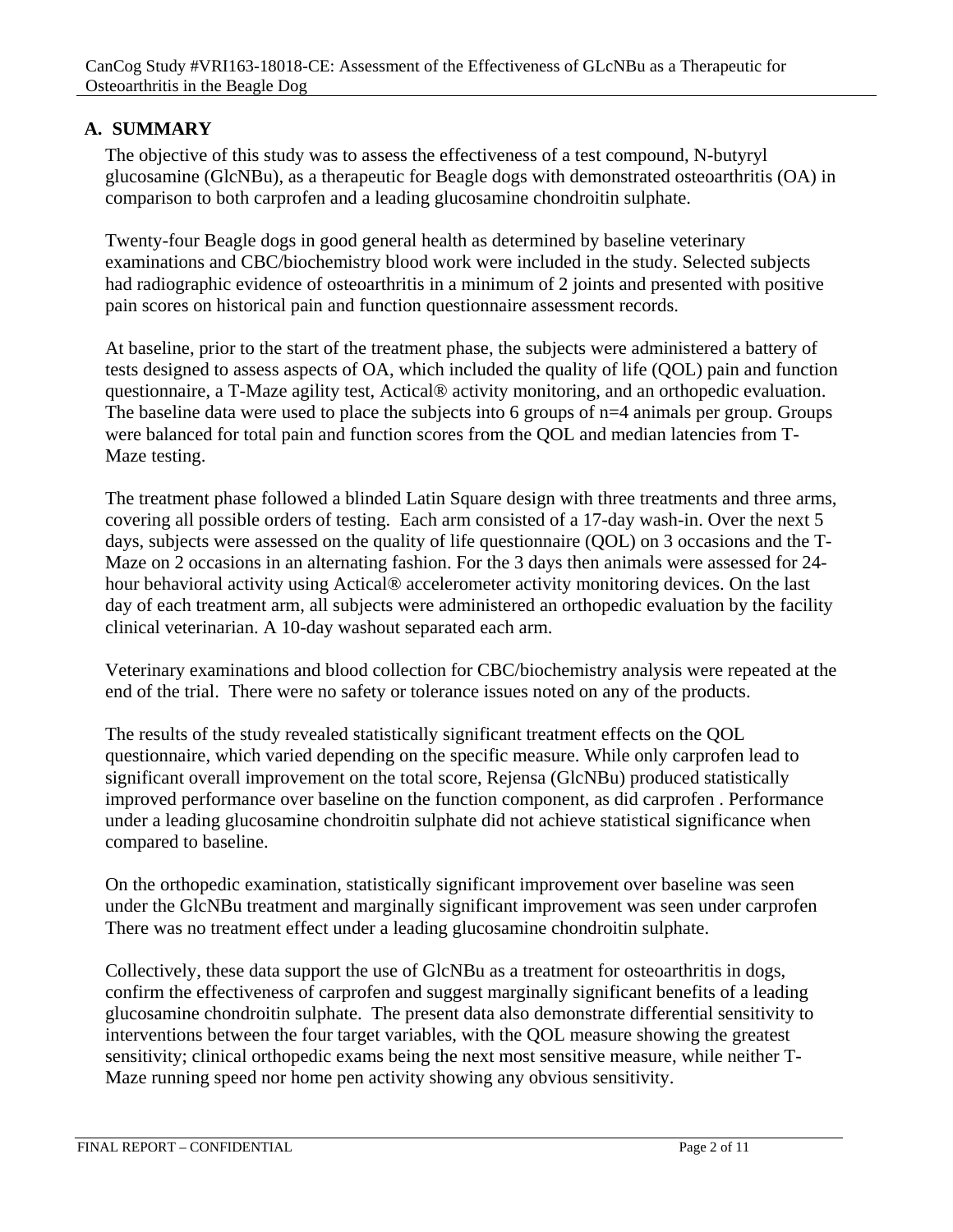#### **B. STUDY TITLE**

Assessment of the Effectiveness of GLcNBu as a Therapeutic for Osteoarthritis in the Beagle Dog

#### **C. STUDY NUMBER**

VRI163-18018-CE

#### **D. OBJECTIVE**

The objective of this study was to assess the effectiveness of a test compound, N-butyryl glucosamine (GlcNBu), a synthetic analogue of glucosamine, as a therapeutic for Beagle dogs with demonstrated osteoarthritis (OA) in comparison to both carprofen and a leading glucosamine chondroitin sulphate. This was a non-GLP laboratory study.

#### **E. LOCATION OF FACILITIES**

*Animal Location:*  Vivocore Inc. Canada

*Diagnostic Laboratory:*  Antech Diagnostics Canada

# **F. STUDY SCHEDULE**

The start date for the study was Thursday, May 3, 2018 and the last date of the in-life phase was Wednesday, August 22, 2018. There were two modifications from the original protocol. First, two additional days were added to baseline for the veterinary examinations and clinical lameness assessments (Addendum #1). Second, blood collection was added on the last day of washout during treatment arm 1 and during treatment arm 2 (Addendum 2).

#### **EXPERIMENTAL MATERIALS**

| 1. | <b>Test Product 1</b> |  |
|----|-----------------------|--|
|    |                       |  |

| 1.1. Identification     | N-Butyryl-D-Glucosamine               |
|-------------------------|---------------------------------------|
| 1.2. Lot Number         | Not Provided                          |
| 1.3. Storage            | Room temperature                      |
| 1.4. Date of Expiration | Not Provided                          |
| 1.5. Manufacturer       | Vibrant Pharma                        |
| 1.6. Dosage Form        | Powder in 2 size 000 gelatin capsules |
| 1.7. Dosage Frequency   | <b>SID</b>                            |
| 1.8. Dose Tested        | $60 \frac{\text{mg}}{\text{kg}}$      |
|                         |                                       |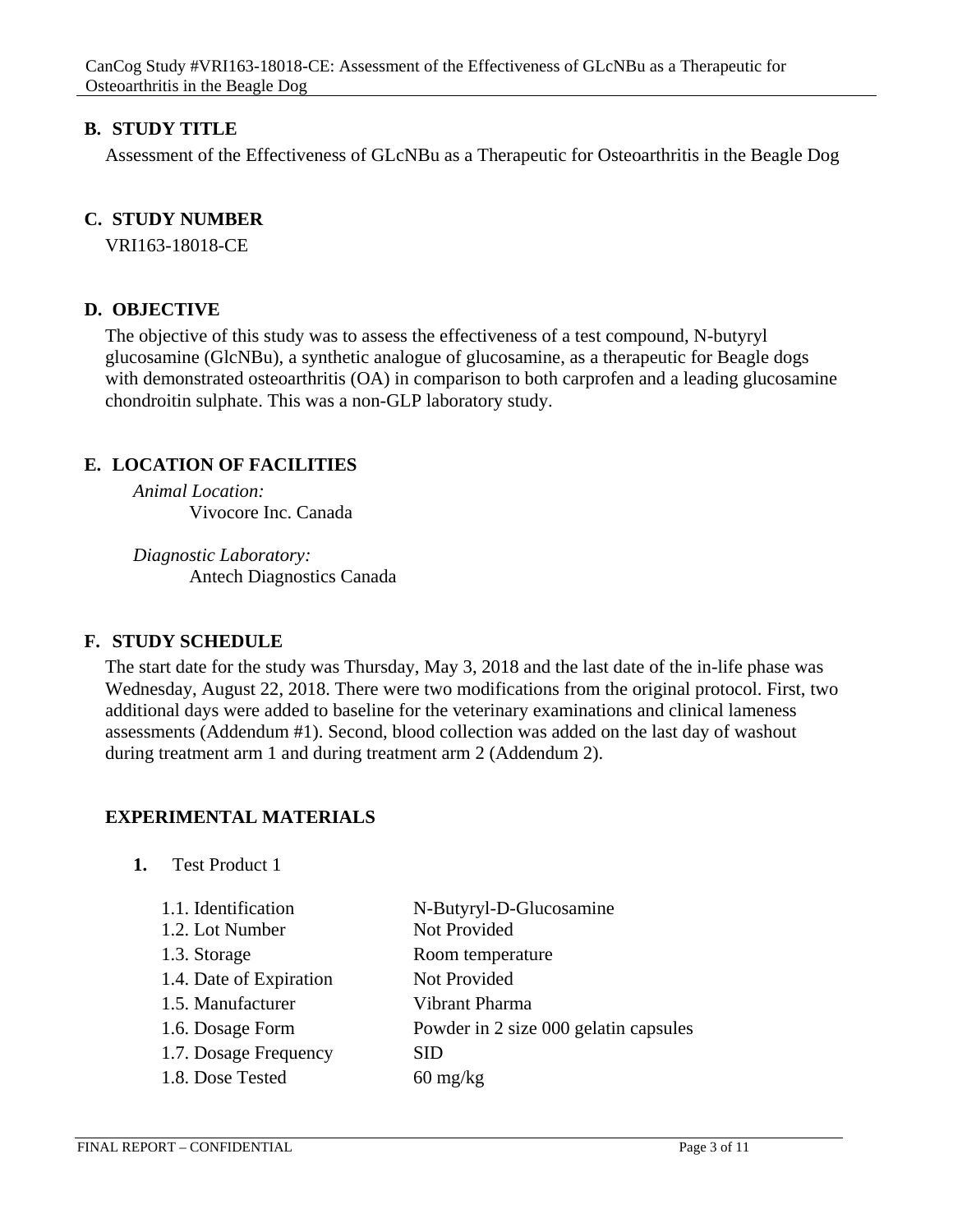**2.** Test Product 2

| 1.1. Identification     | (Carprofen)                       |
|-------------------------|-----------------------------------|
| 1.2. Lot Number         | 210427 (25 mg), 222241 (100 mg)   |
| 1.3. Storage            | Room temperature                  |
| 1.4. Date of Expiration | 2019-06 (25 mg), 2019-11 (100 mg) |
| 1.5. Manufacturer       | Unidentified                      |
| 1.6. Dosage Form        | Tablet $(25mg or 100 mg)$         |
| 1.7. Dosage Frequency   | SID                               |
| 1.8. Dose Tested        | 4.4 mg/kg (always rounded up)     |
|                         |                                   |

**3.** Test Product 3

| 1.1. Identification     | a leading glucosamine chondroitin sulphate |
|-------------------------|--------------------------------------------|
| for Small-Medium Dogs   |                                            |
| 1.2. Lot Number         | 1709062S                                   |
| 1.3. Storage            | Room temperature                           |
| 1.4. Date of Expiration | 2021-09                                    |
| 1.5. Manufacturer       | Unidentified                               |
| 1.6. Dosage Form        | Tablet                                     |
| 1.7. Dosage Frequency   | SID                                        |
| 1.8. Dose Tested        | 600 mg glucosamine hydrochloride           |
|                         | 250 mg sodium chondroitin sulfate          |
|                         | 45 mg avocado/soybean unsaponifiables      |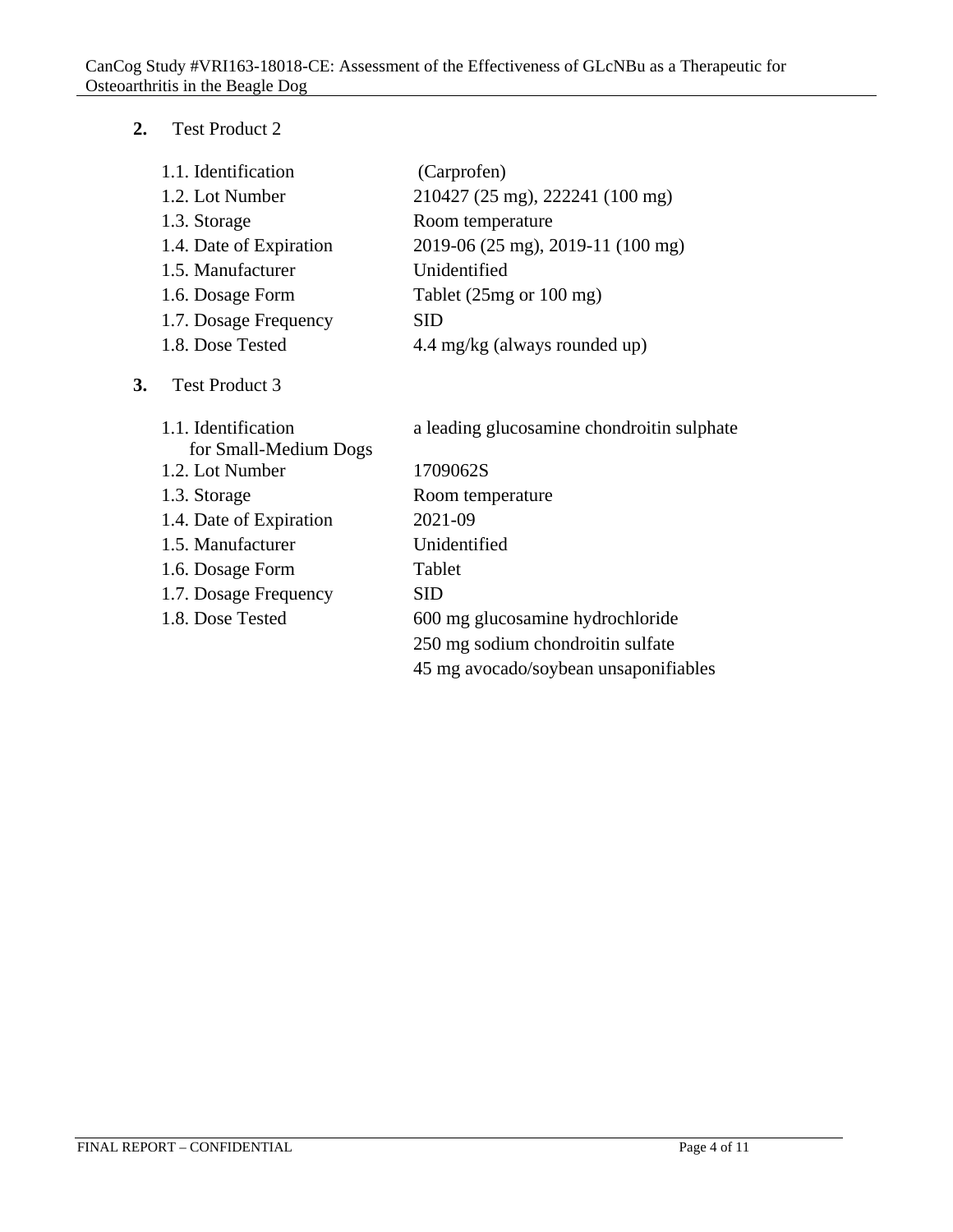# **G. MATERIALS AND METHODS**

#### 1. Test System

Twenty-four (24) Beagle dogs, obtained from the Vivocore Inc. colony, were included in the study. Ages of selected subjects ranged from 6.3 to 13.9 years at study initiation. There were 7 males and 17 females included.

2. Selection and Allocation of Animals

Animals in good general health as determined by baseline veterinary examinations and CBC/biochemistry blood work were included in the study. Selected subjects had radiographic evidence of osteoarthritis in a minimum of 2 joints and presented with positive pain scores on historical questionnaire assessment records. Following baseline assessments, subjects were ranked in descending order according to baseline QOL total pain and function scores. Subjects were then given a second rank on median latency from T-Maze testing. A rank of 1 represented the highest total QOL score or the highest median T-Maze latency and a rank of 24 represented the lowest total QOL score or lowest median T-Maze latency. The sum of each rank was assigned to a treatment order condition as outlined in Table 3 below. This method ensured that the sum of the ranks was equal for each group to the extent possible.

Table 3. Method of Group Assignment

| <b>Treatment</b><br><b>Order Group</b> | <b>Ranking</b> |
|----------------------------------------|----------------|
|                                        | 1, 12          |
|                                        | 2, 11          |
| 3                                      | 3, 10          |
|                                        | 4,9            |
| 5                                      | 5, 8           |
|                                        |                |

3. Acclimation and Pre-Treatment of Test System

All animals involved in this investigation were housed at the Vivocore facility for no less than six months. Therefore, no acclimation period was needed.

4. Administration of Test Articles

All test articles were administered orally as either tablets or capsules. Each animal was dosed once daily at approximately the same time each day as outlined in the Schedule of Operations. Dosing was performed 1.5 hours prior to testing procedures  $(\pm 10 \text{ minutes})$ .

GLcNBu was administered at 60 mg/kg as powder split between two size 000 gelatin capsules. The product was provided in bulk by the Sponsor and was prepared in capsules at the test facility based on each animal's most recent body weight measurement.

Carprofen was ordered by the test facility from a Canadian distributor and was provided in tablet form . Administration was aimed at achieving a dose level as close as possible to 4.4 mg/kg using 25 mg and 100 mg tablets. Calculated dose amounts for carprofen were also determined using each animal's most recent body weight measurement. Doses were as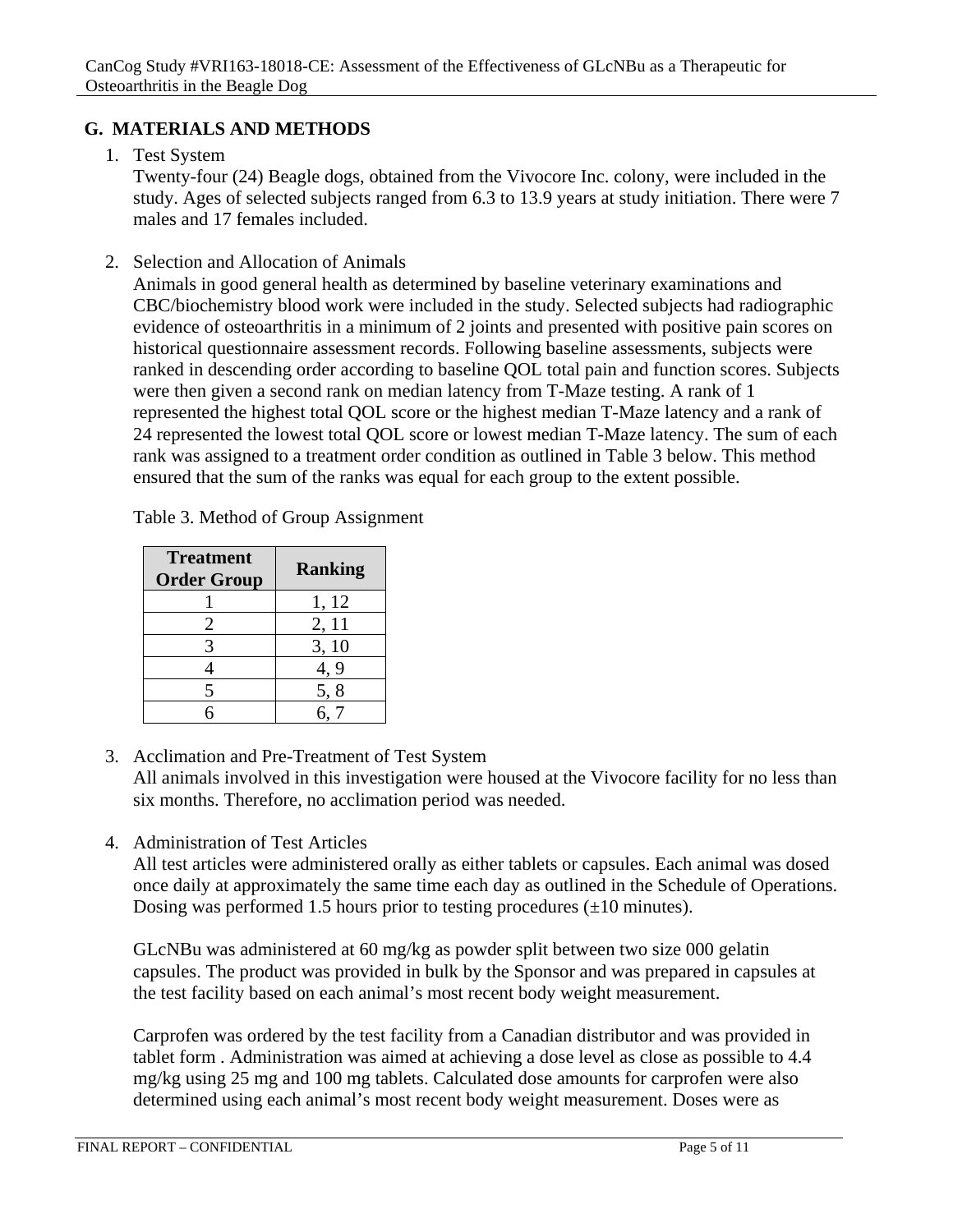follows, with animal body weight always rounded up:

Table 4. Dosing of carprofen

| <b>Animal Weight (kg)</b> | <b>Dose</b>                                  |
|---------------------------|----------------------------------------------|
| 7 to 8.5                  | $1 \times 25mg + \frac{1}{2} \times 25mg$    |
| 8.6 to 11                 | $\frac{1}{2} \times 100$ mg                  |
| 11.1 to 14                | $\frac{1}{2}$ x 100mg + $\frac{1}{2}$ x 25mg |
| 14.1 to 17                | $3 \times 25$ mg                             |

A leading glucosamine chondroitin sulphate was administered as a single tablet for smallmedium dogs, containing 600 mg of glucosamine hydrochloride, 250 mg sodium chondroitin sulfate and 45 mg avocado/soybean unsaponifiables.

Additional information on each test product can be found in Section H.

Animals were observed for a minimum of 30 minutes following dosing for signs of vomiting. If vomit was noted within this time frame and an intact capsule or tablet was present, the animal was re-dosed.

#### 5. Housing and Management of Test System

#### **I. Housing**

Dogs were kept at Vivocore's animal facility and group housed in pens in compliance with the recommendations of the Canadian Council on Animal Care. All housing areas were cleaned daily according to standard operating procedures.

#### **II. Environmental Management**

Environmental management including lighting, ventilation, temperature, and humidity regulation were maintained and controlled according to standard operating procedure. A combination of commercially acceptable fluorescent lighting and natural light was provided for the dogs. The photoperiod was approximately 12 hours (7:00 to 19:00, maintained on a timer), however may have varied due to natural fluctuations of sunlight. Temperature was electronically controlled and was set to maintain the animal housing room in a temperature range of 15°C to 28°C with a relative humidity of 30-70%. The housing room ventilation was designed to provide continual air changes.

#### **III. Feed and Water**

All animals were fed according to Vivocore standard operating procedure using a standard commercial diet to maintain body condition – Purina Pro Plan Savor Adult Dog Food, Chicken and Rice Formula. Animals were fed at the end of each day following completion of any assessment procedures. Water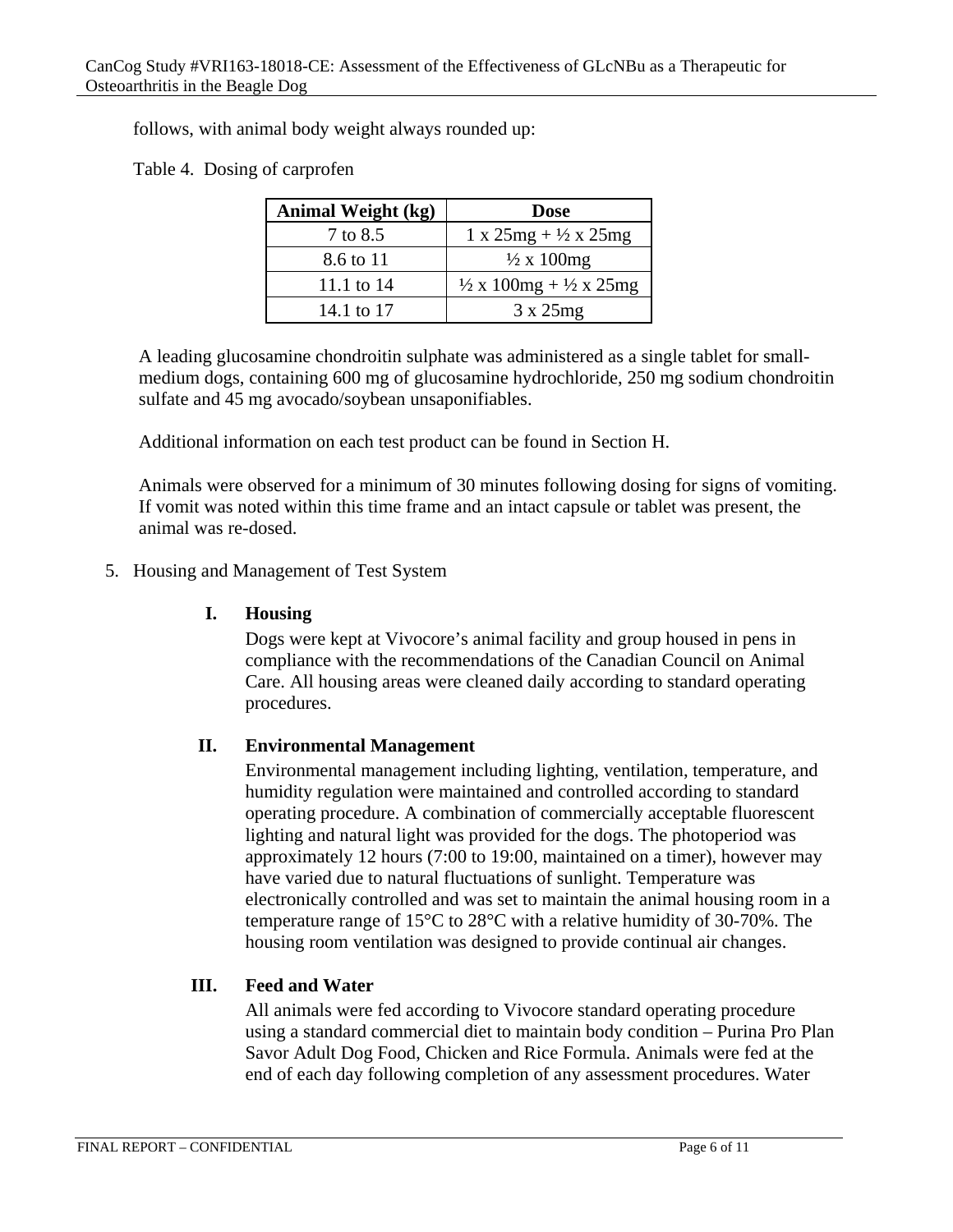was provided ad libitum. Over the course of the study, food and water consumption was not recorded.

#### 6. Procedures and Data Recorded

#### **I. Animal Health Observations**

Animal health observations were conducted twice daily over the course of the study according to standard operating procedures.

#### **II. Veterinary Examinations**

Physical examinations were performed by the attending veterinarian on Day - 13 and Day 98. The examinations included an evaluation of all body systems including coat/skin, heart, ears, mouth/nose/throat, musculoskeletal, eyes, abdomen, lungs, urogenital system, and nervous system. Examinations were performed according to standard operating procedures.

#### **III. Body Weight Measurements**

Animal body weight measurements were performed according to standard operating procedures approximately every 3 weeks. The most recent animal body weight measurement was used to accurately determine dose levels at the beginning of each treatment arm. Weight measurements were performed and scales were operated and maintained according to standard operating procedures.

#### **IV. Blood Collections**

Whole blood collections were conducted on Day -13 and Day 98 for the purpose of CBC and biochemistry analysis as well as for stored serum and plasma. At each time point, approximately 6 ml of blood was collected from a suitable vein according to standard operating procedures. Approximately 2 ml of blood was placed into a K2EDTA tube, 1 ml into a second K2EDTA tube and 3 ml was placed into a serum separator tube.

The K2EDTA tube containing 1 ml of blood was centrifuged at 2800-3200 rpm for 10 minutes at 4°C. The resultant plasma was stored as a single aliquot at approximately -80 $\degree$ C for future analysis as required. The second K<sub>2</sub>EDTA tube was stored at 2-8°C until sent to Antech Diagnostics for analysis.

The serum separator tube was centrifuged at 2800-3200 rpm for 10 minutes at 4°C. Approximately 0.5 ml of serum was stored as a single aliquot at approximately -80°C for future analysis as required. The remaining serum in the tube was stored at 2-8°C until sent to Antech Diagnostics for analysis.

Additionally, on Day 35 and Day 71 (the final day of each washout period), 3ml of whole blood was collected for the purpose of plasma storage. Blood was transferred to one K2EDTA tube and inverted gently. Samples were spun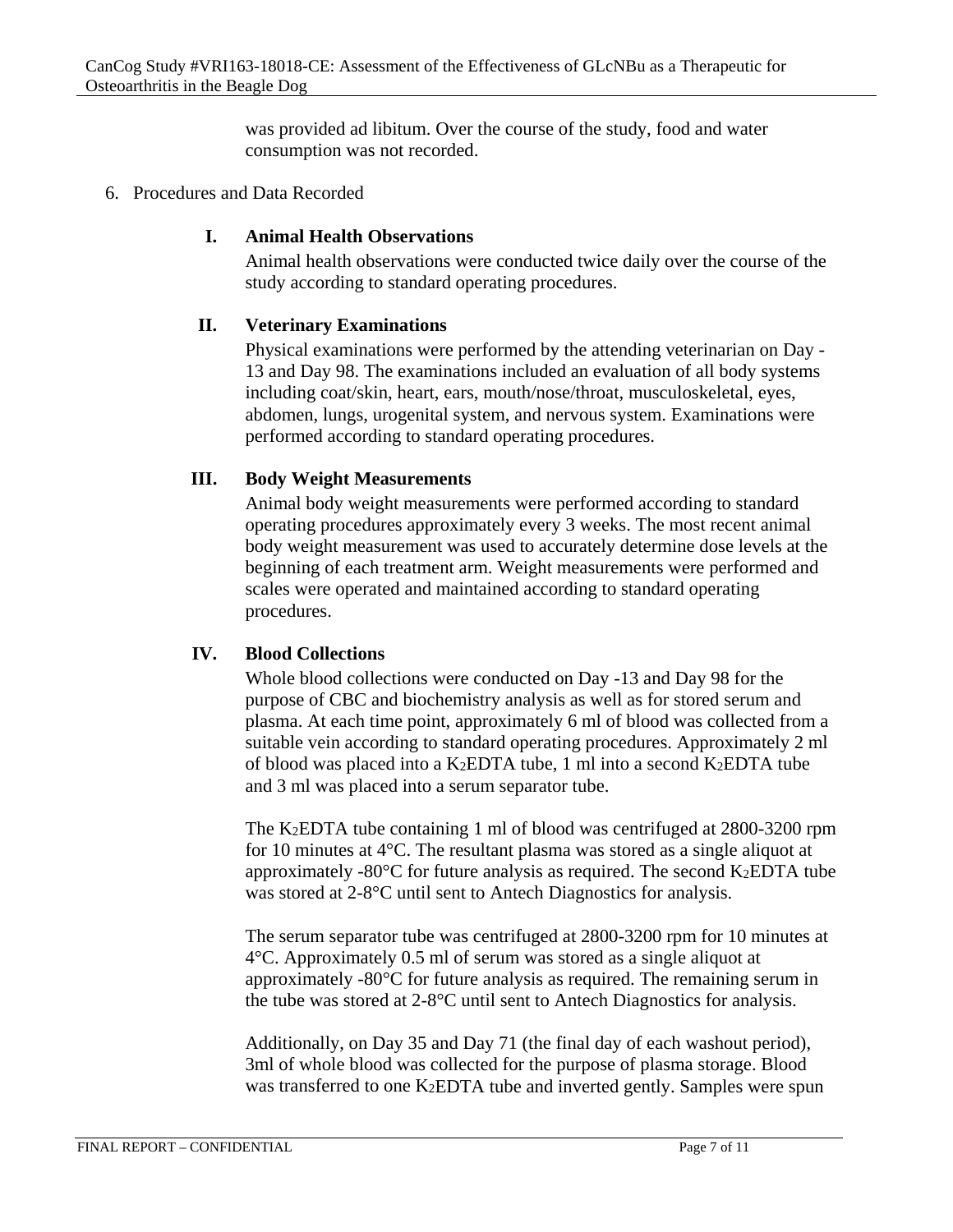at 2800-3200 rpm for 10 minutes at 4˚C. Plasma was equally divided into two aliquots and stored at approximately -80˚C for future analysis as required.

CBC/biochemistry data can be found in Appendix 3.

#### **V. Quality of Life (QOL) Questionnaire Assessment**

The QOL questionnaire is a laboratory-based adaptation of the validated canine brief pain inventory (CBPI) questionnaire, which is a clinical questionnaire used to evaluate pain and function level based on pet owner responses. Modifications to the questionnaire were designed to account for differences between owner pain evaluation of pets and pain evaluation of laboratory dogs by technical staff.

Specifically, the functional ability of each dog to walk, trot, gallop, rear, jump over a low obstacle, climb and descend stairs, jump down from a perch and general activity was evaluated in parallel to subjective evaluation of pain observed during each behaviour. Assessments were performed according to standard operating procedures by the same technician over the course of the study.

The QOL was performed three times during baseline as well as three times during each treatment arm as outlined in the Schedule of Operations. Testing was performed 1.5 hours  $(\pm 10 \text{ minutes})$  following dosing for all treatment types. Baseline test times were also matched to the treatment phase. Each assessment was video recorded for scoring purposes.

#### **T-Maze Testing**

The T-Maze consists of a large apparatus containing a start box, alleyway and two arms leading to a right and left runway. Entrance into either of the arms led to a food reward after the subject passed over a staircase and hoop obstacle. The dependent variable was running speed which was measured by keypress. Subjects were given 60 seconds to traverse the maze, at which point a nonresponse was recorded.

T-Maze testing was performed twice during baseline as well as twice during each treatment arm as outlined in the Schedule of Operations. Testing was performed 1.5 hours  $(\pm 10 \text{ minutes})$  following dosing for all treatment types. Baseline test times were also matched to the treatment phase.

# **VI. Actical® Activity Monitoring**

Actical® activity monitoring devices were placed on the animals' collars for 3 days of each treatment arm as well as for 3 days during baseline as outlined in the Schedule of Operations. The devices provided a continuous record of activity including total day time spent active, night time activity, percent time spent sedentary, percent time in light activity and percent time spent in medium activity.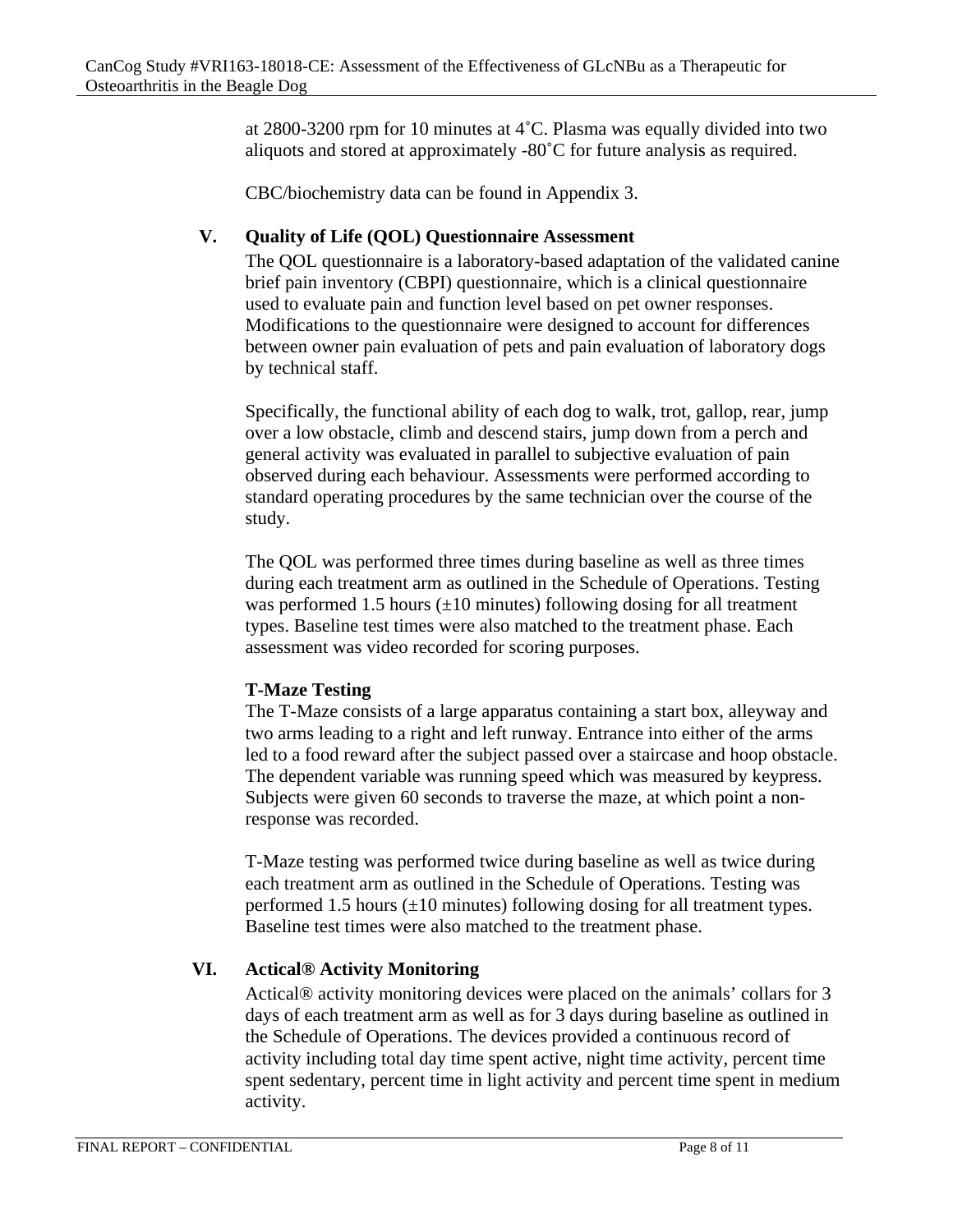### **VII. Orthopedic Evaluations**

Orthopedic evaluations were carried out by Dr. Shawn Petrik, the Vivocore facility clinical veterinarian at four different timepoints. The variables assessed included: gait analysis and lameness scoring on a scale of 0-5 (with 0=clinically sound and 5=complete non-weight bearing lameness); neurologic examination (including conscious proprioception; cranial nerve evaluation; neck movement and spinal palpation); long bone and muscle palpation; and collateral ligament and joint assessment (including flexion/extension, swelling, crepitus, effusion and pain).

Methods for hind limb palpation:

Flexion and extension of all digits together were performed to assess if a distal limb problem was present, in which case further evaluation of each digit was performed to evaluate for potential collateral ligament injuries or other pathology. The nails, webbing and pads were examined for any injuries, foreign bodies or masses. The sesamoid bones were palpated carefully for swelling and pain. Because there are long and short collateral ligaments in the tarsus, assessment of these was performed by flexion and extension. The insertion of the common calcanean tendon was evaluated carefully for any swelling or pain. The stifle was evaluated for patellar luxation, medial buttress, pain on hyperextension (early sign of cruciate disease), drawer/thrust and a meniscal click. The tibial and femoral diaphysis were carefully palpated for any signs of pain to assess for bone tumors or other pathology. Cruciate disease was ruled out by palpation of the stifle and evaluation of abduction of the hip joint.

#### Forelimb palpation:

Digital palpation was performed as for the hind limb. The carpus was carefully evaluated for joint effusion. Palpation of the distal radius and proximal humerus was performed. The elbow was evaluated for elbow dysplasia by hyperextending the joint and medial compartment palpation. Shoulder range of motion was evaluated. Abduction of the shoulder was estimated during stance. The biceps tendon was palpated just medial to the greater tubercle. The supraspinatus insertion tendon was palpated at its attachment to the greater tubercle.

One orthopedic evaluation from each treatment arm (including baseline) was videotaped for future reference.